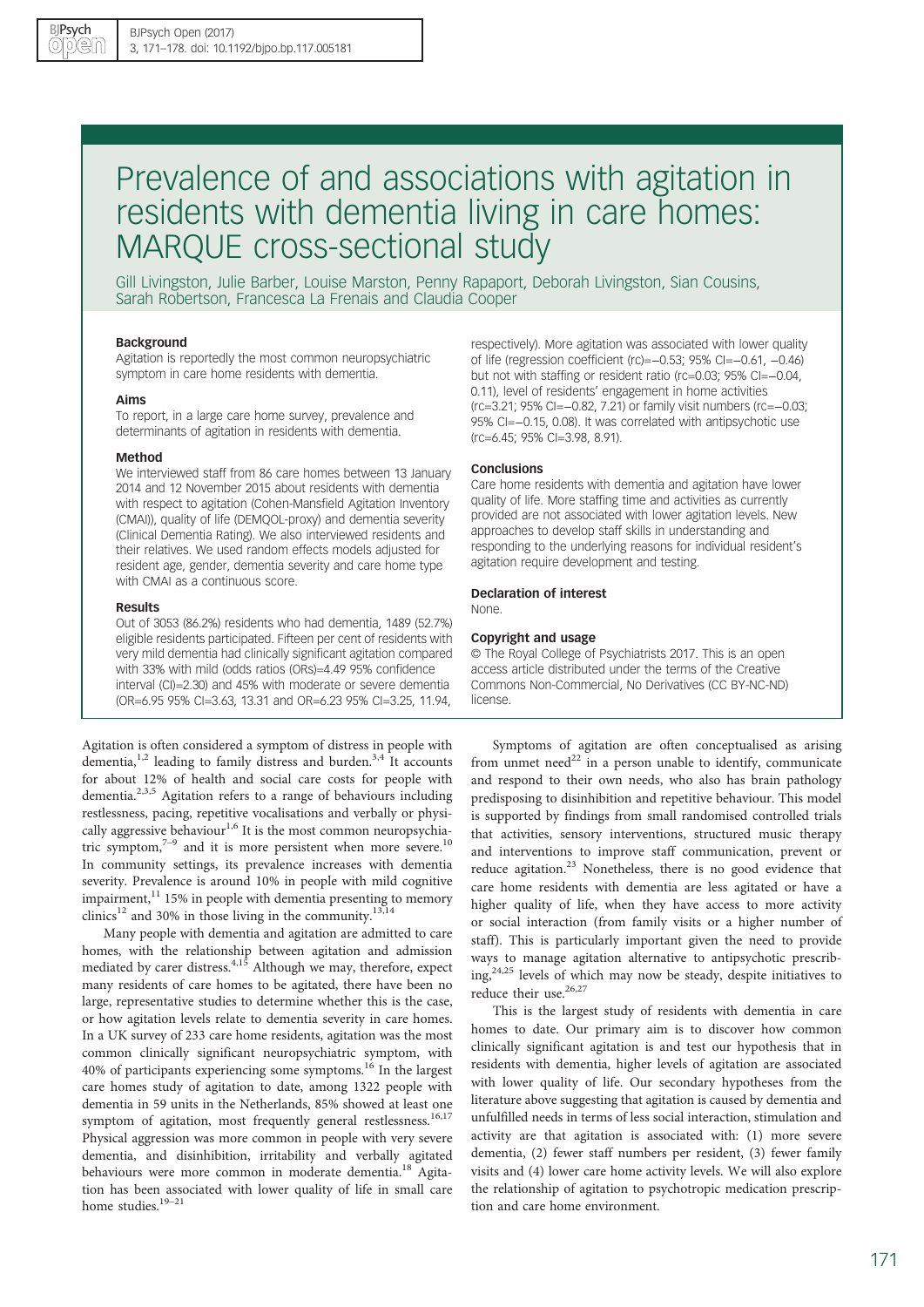## Method

This study reports the Managing Agitation and Raising QUality of lifE in dementia (MARQUE) longitudinal care home study baseline findings. It received ethical approval from the London (Harrow) NRES Committee (14/LO/0034).

# Setting and sampling

We recruited care homes across England. Our sampling frame comprised each provider type (voluntary, state and private), care provision (nursing, residential) and reflected English care home provision where people with dementia resided to ensure external validity and generalisability. We defined care home clusters as units within care homes in which staff and managers worked separately. If staff in units cross-covered each other we defined this as one cluster.

## Procedures

We recruited through third sector partners, NHS trusts and clinicians, a Department of Health newsletter and the NIHR Clinical Research Network. We sought care home managers' agreement for each home's inclusion. Each manager provided a staff list and identified residents with a known clinical dementia diagnosis. Care home staff completed the Noticeable Problems Checklist  $(NPC)^{28}$  $(NPC)^{28}$  $(NPC)^{28}$  for all residents without a known diagnosis of dementia, to identify those with probable undiagnosed dementia. The NPC is a six-item questionnaire covering memory, basic selfcare, orientation, naming familiar people and ability to follow conversations, which has been used by non-clinicians and which has been validated against clinical diagnosis.<sup>[28,29](#page-6-0)</sup> Eligible participants were all residents with an existing dementia diagnosis or those who screened positive for dementia, and their family and care home staff.

Staff asked residents, whom they judged as having decisional competence for consent, if researchers could approach them. Residents who had decisional competence for consent were asked for written informed consent to the study. Consultees were asked to make this decision for those lacking capacity in line with the Mental Capacity Act (2005). For all other residents, the staff tried to contact the next-of-kin (to participate in family carer interviews) and asked if the researchers could contact them. Participating staff and relatives gave written informed consent. We asked a staff member working closely with each resident with dementia to rate proxy measures for the resident and then asked the relative to do the same. In addition, all consenting staff providing hands-on care completed questionnaires about themselves as did consenting relatives. All participants were recruited between 13 January 2014 and 12 November 2015.

## Measures

Trained research assistants interviewed staff and residents in a private room at the care home. We interviewed family carers in their preferred location: in the care home, their own home or the researcher's office.

## Care home measures

We recorded information about the care home, including whether it was a residential or nursing home, number of residents (in total and with dementia), staff numbers, and programmed activities with number of attendees.

We used the Therapeutic Environment Screening Survey for Nursing Homes and Residential Care (TESS-NH/RC), which has satisfactory psychometric properties, to rate the care home's physical environment.[30](#page-6-0) The TESS sums 15 environmental items,

each scoring from 0 to 2 (facility maintenance, cleanliness, handrails, call buttons, light intensity, light glare, light evenness, hallway length (shorter is better), homelikeness, room autonomy, the presence of telephones, tactile stimulation, visual stimulation, privacy and outdoor areas) into the Environmental Quality Score (EQS). Higher scores indicate better environmental quality.<sup>3</sup>

#### Residents measures

We recorded demographic information and completed the following measures:

- 1 Agitation: our primary outcome was the Cohen-Mansfield Agitation Inventory (CMAI), a 29-item questionnaire with construct validity and reliability to measure agitation in people with dementia in care homes. $32,33$  $32,33$  $32,33$  The CMAI is an informant questionnaire and each item scores from 1 to 7, with 1 meaning 'never' and 7 'several times per hour'. The score sums individual items and ranges from 29 to 203. A score of >45 is usually regarded as clinically significant agitation.[34](#page-7-0)
- 2 Quality of life: The DEMQOL and DEMQOL proxy are responsive, valid and reliable measures of quality of life in people with dementia.<sup>[35](#page-7-0),[36](#page-7-0)</sup> The DEMQOL-Proxy is a 31-item interviewer-administered questionnaire answered by a professional or family carer. The people with dementia who were able to were asked to complete the DEMQOL, a 28-item interviewer-administered questionnaire. $36$  As the DEMQOL has fewer questions than the DEMQOL proxy, the totals are not directly comparable.
- 3 Dementia severity: Staff gave information so the re‐ searcher could rate the severity of dementia by the Clinical Dementia Rating  $(CDR)^{37}$  $(CDR)^{37}$  $(CDR)^{37}$  This is a reliable and valid instrument for rating severity of dementia.[38](#page-7-0) It is used to rate performance in memory, orientation, judgment and problem-solving, community affairs, home and hobbies, and personal care, and this information was used to classify dementia severity of included residents into very mild, mild, moderate or severe.
- 4 Neuropsychiatric symptoms: the Neuropsychiatric Inventory  $(NPI)^{39}$  $(NPI)^{39}$  $(NPI)^{39}$  is a validated instrument with 12 domains of neuropsychiatric symptoms, including agitation. Each domain scores between 0 and 12 with higher scores meaning increasing severity. A score of  $\geq$ 4 on any domain is usually considered clinically significant severity.<sup>14</sup> A summed scored can be calculated for total neuropsychiatric symptoms.

## Staff self-rated measures

Staff working in the care home provided their demographic details and working patterns.

#### Family carer measures

We asked relatives visiting residents at least monthly to complete the DEMQOL-proxy<sup>[36](#page-7-0)</sup> and tell us how often they visited. We recorded their gender and relationship to the person with dementia.

# Analysis

We used Stata version 14 for all analyses.<sup>[40](#page-7-0)</sup> Characteristics of care homes and people with dementia, including CMAI scores and presence of significant agitation, are summarised by frequency (%) mean (standard deviation (s.d.)) or median (interquartile range (IQR)) as appropriate. To obtain values more relevant to the types of care home in England, we weighted estimates, using population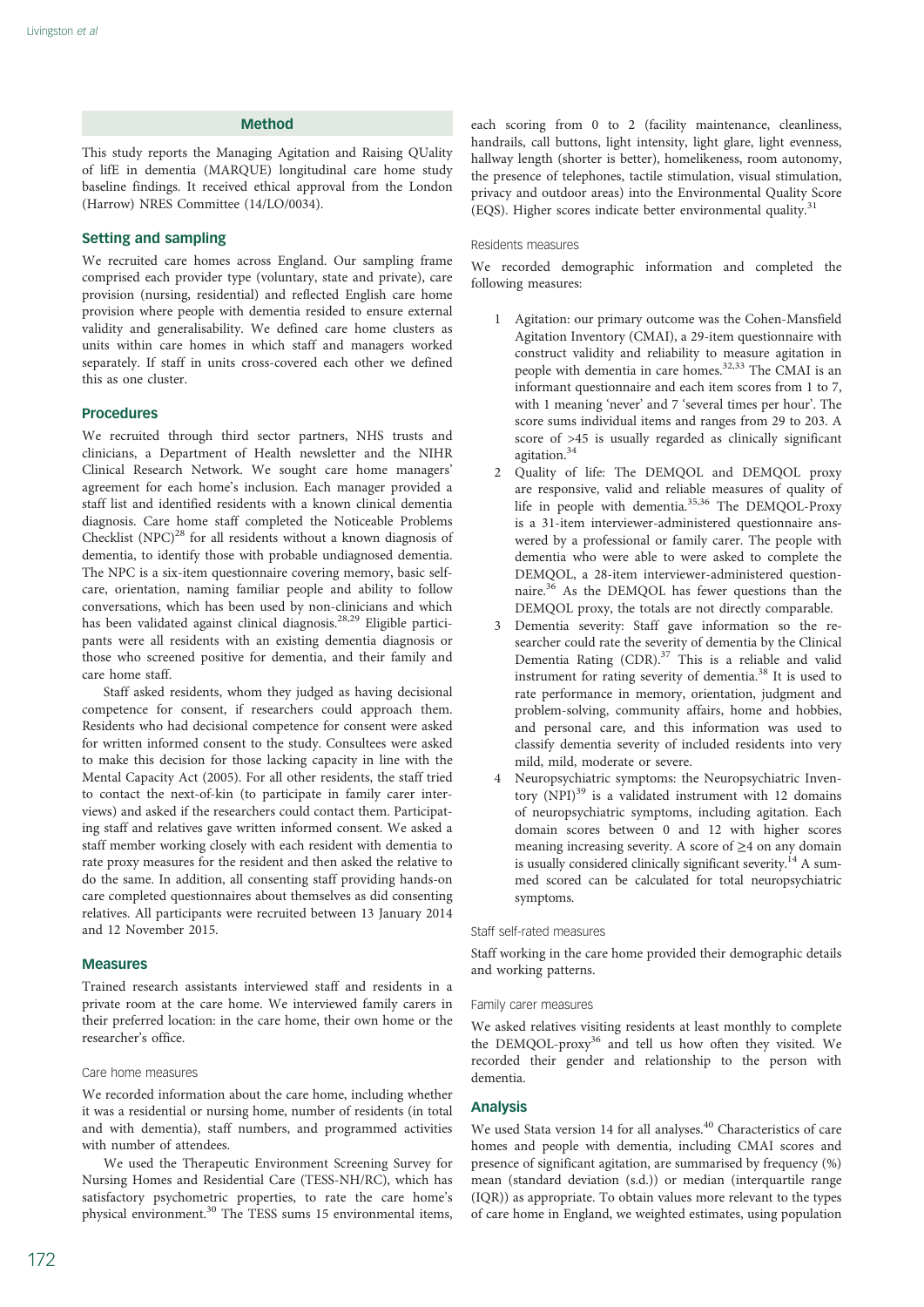information about the distribution of care home types (nursing or residential and private sector or voluntary, local authority (LA) and National Health Service (NHS)). Probability weights were based on available figures in England from the Care Quality Commission (CQC) from 31 December 2012. At this time, 73% of the total 17 592 care homes were residential homes. The remaining 27% were either nursing homes or both nursing and residential. Seventy five per cent of care homes in England were private whereas 25% were 'voluntary' (non-profit sector), LA or NHS. In calculating the weights, we assumed that the percentage of residential and nursing homes was the same within the private sector and voluntary, LA and NHS.

To investigate our primary and secondary hypotheses, we used random effects models to account for care home or unit clustering and adjusted for residents' age, gender, CDR dementia severity and care home type (residential or nursing or both, dementia specialist, dementia registered). For the primary hypothesis, we also fitted a three-level model accounting for clustering by staff member, as some provided information about multiple residents in the home. We carried out analyses with CMAI as a continuous score. As we found some skewness in model residuals for this outcome, we checked results in sensitivity analyses based on generalised linear models with a gamma distribution. In further sensitivity analyses, we fitted models with CMAI as two groups defined by presence of clinically significant agitation (CMAI>45). Again we controlled for residents' age, gender, dementia severity, care home type (residential, nursing or both, dementia specialist, dementia registered). We also carried out an additional sensitivity analysis with significant agitation defined by the NPI agitation domain score (significant agitation is a score  $\geq$ 4) in place of CMAI.

## **Results**

## Study participation

Out of the 114 care homes we contacted, 86 (75.4%) participated. Of the 28 who did not participate, 21 were nursing or mixed nursing and residential and 7 were residential only. Among the 28 care homes, 22 did not wish to participate, 5 were too busy or had a new manager and 1 was excluded as in another research project. We therefore recruited 86 care homes: 7 homes were divided into >1 cluster, totalling 18 clusters. The sample, therefore, was 97 clusters.

Our flow diagram ([Fig. 1](#page-3-0)) shows residents' recruitment to the study. After considering pre-existing clinical dementia diagnosis and those who screened positive on the NPC, 3053 (86.2%) residents within the care homes had probable dementia and thus were eligible. Out of the 2825 residents who were approached, 1489 (52.7%) participated. The common reasons for non-participation were refusal (27.3%) and staff being unable to contact the family consultee (17.6%). Of the participating residents, 300 (20.1%) had capacity to consent to the study and we used a consultee for the remainder. We have no data for six residents for whom we had consent, as five died and one moved before data were collected, so our analyses are based on 1483 people. Out of 1483, 1281 (86.4%) had a pre-existing clinical diagnosis of dementia and the remainder scored positive on the NPC. The number of recruited residents per cluster ranged from 2 to 55 (median 14).

In total, 1281 (86.4%) of consenting residents had an identified family member who agreed to participate. A total of 1701 care home staff consented. Numbers of staff per cluster ranged from 3 to 54 (median 15). Care home and staff characteristics are summarised in [Table 1.](#page-4-0)

## Sample characteristics

[Table 2](#page-4-0) shows recruited residents' and relatives' demographic characteristics. Approximately equal proportions of residents were classified as having severe, moderate, or mild or very mild dementia. Around two-thirds of identified family members were women and a similar proportion were sons or daughters. The median number of visits residents received from their main family carer was six each month.

[Table 3](#page-5-0) summarises agitation, quality of life scores and psychotropic medication. Staff and family members' total quality of life proxy ratings were similar, however, the correlations between family- and staff-rated DEMQOL was low at 0.35. More than half the residents were prescribed psychotropic medication, most commonly antidepressants (40%).

## Agitation levels and correlates

A total of 209 (14.7%) residents did not have symptoms of agitation, whereas 569 (40%) had clinically significant agitation according to CMAI and 465 (32%) on the NPI [\(Table 3\)](#page-5-0). Fifteen (13%) of those with very mild dementia had clinically significant levels of agitation (CMAI cases). In comparison, the prevalence was higher in other CDR categories (mild dementia 102 (33%), moderate dementia 212 (45%), severe dementia 239 (45%)). A random effects logistic regression model adjusted for resident's age, gender, care home type (residential, nursing or both, dementia specialist, dementia registered) showed significantly greater odds of CMAI caseness in participants with mild, moderate and severe compared with very mild dementia. (odds ratios (ORs): mild dementia 4.49, 95% confidence interval (CI)=2.30 to 8.74; moderate dementia 6.95, 95% CI=3.63 to 13.31; and severe dementia 6.23, 95% CI=3.25 to 11.94).

Average CMAI score in those with very mild dementia was 37.0, s.d.=10.4, which was lower than other CDR categories (mild 43.5, s.d.=15.6; moderate 48.7, s.d.=19.0; severe 48.3, s.d.=19.7). A random effects model adjusted for resident's age, gender, care home type (residential, nursing or both, dementia specialist, dementia registered) indicated significant CMAI differences between very mild and other CDR categories (mild dementia coefficient 7.35, 95% CI=3.55 to 11.44; moderate dementia 11.04, 95% CI=7.34 to 14.71; severe dementia 9.70, 95% CI=6.01 to 13.39).

Higher agitation levels were significantly associated with lower staff and family ratings of the resident's quality of life, and with prescription of antipsychotics and hypnotics but not analgesics or antidepressants ([Table 4\)](#page-5-0). Agitation levels were not associated with frequency of family visits, time spent in activities per resident, staff ratios, number of residents or quality of the environment.

## Sensitivity analyses

Sensitivity analyses based on agitation caseness showed exactly the same pattern [\(Table 5](#page-5-0)) as did analyses with models based on a gamma distribution. Analyses with caseness based on NPI agitation scores also showed similar associations except increased staff numbers and staff:resident ratios were associated with increased resident agitation (adjusted analysis for higher staff numbers to NPI agitation caseness, OR=1.010 (95% CI 1.003, 1.017)) [\(Table 6](#page-5-0)). The significant relationship with staff-rated quality of life was also maintained in a three-level model incorporating clustering by staff member (adjusted regression coefficient −0.53, (95% CI: −0.61 to −0.46)). Information about the number of family visits each month was missing for 15% of people. A sensitivity analysis assuming this equated to no visits did not change the results.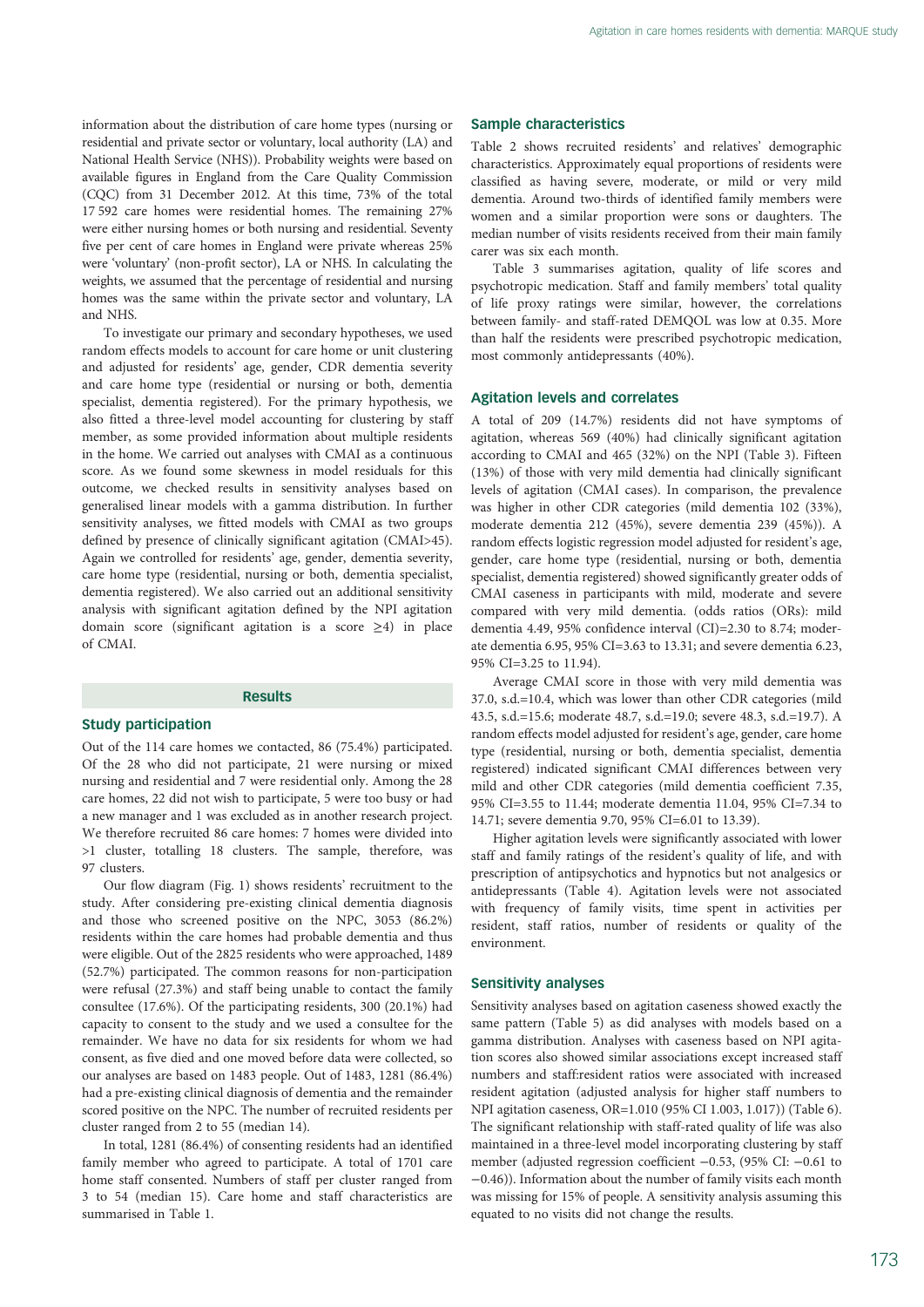<span id="page-3-0"></span>

Fig 1 MARQUE baseline flow diagram of recruited residents

## Discussion

We found that 86% of care home residents had dementia. Of those, 40% had clinically significant agitation symptoms and 86% had some symptoms. Those who were agitated had a lower quality of life as rated by staff and family carers, confirming our hypothesis that agitation in care home residents with dementia is associated with lower quality of life. Earlier studies had suggested that there may be relationship but a recent systematic review found there was insufficient available evidence to draw conclusions.[20](#page-6-0),[21](#page-6-0),[41](#page-7-0)

Agitation in care home residents is, as in the community, associated with more severe (as opposed to very mild) dementia. This relationship is not linear, with 45% of those with both moderate and severe dementia having clinically significant agitation. This indicates that agitation is not wholly a symptom of worsening brain pathology or it would parallel cognition in its severity. The high prevalence of agitation in care homes probably relates to the greater likelihood of people with agitation moving to

a care home and the high prevalence of moderate and more severe dementia within care homes, as well as a lack of effective strategies to manage it.

Improving the overall environment, good staffing levels and overall time spent in activities is desirable. Although these factors differed among the homes in the study, they were not associated with levels of agitation. Our analysis did not find that lower staff numbers in care homes were related to agitation. There was a non-significant trend towards higher staff/resident ratios and more agitation [\(Table 4\)](#page-5-0). This might be because additional staff members were booked to manage the most agitated residents, and because the quality rather than quantity of interaction is important. The number of staff present does not capture what they do and the degree to which individual residents' needs are met. In addition, there are laws about statutory minimum levels of staffing, so while there is some variation in staffing levels between homes, it is not huge. A recent intervention study of a variety of strategies taught to staff including social interaction and exercise found that none of the strategies reduced agitation.<sup>[42](#page-7-0)</sup> It may be that staff also require the skills to communicate with residents who have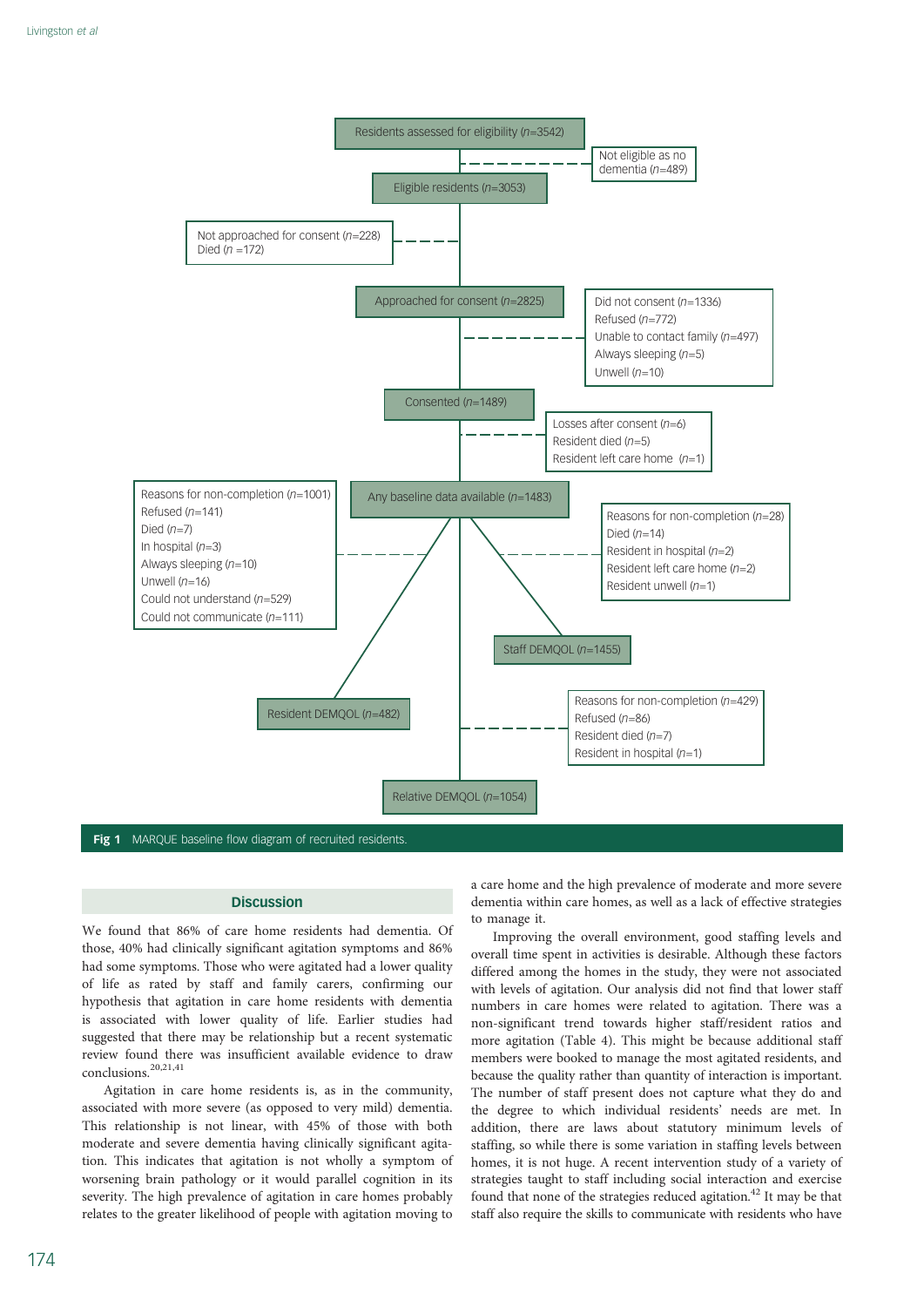| are frequency (%) unless stated otherwise)                                                                                                                                                                                                                                                                                                                                                      |                                              |                                      |  |  |
|-------------------------------------------------------------------------------------------------------------------------------------------------------------------------------------------------------------------------------------------------------------------------------------------------------------------------------------------------------------------------------------------------|----------------------------------------------|--------------------------------------|--|--|
| Care homes or units<br>characteristic $n=97$                                                                                                                                                                                                                                                                                                                                                    | Unweighted                                   | Weighted<br>for England <sup>a</sup> |  |  |
| Home or unit type<br><b>Nursing</b><br>Personal care (residential)<br>Nursing and personal care<br>Dementia registered home                                                                                                                                                                                                                                                                     | 13 (13%)<br>39 (40%)<br>45 (46%)<br>86 (89%) | 5%<br>73%<br>22%<br>88%              |  |  |
| Dementia specialist home                                                                                                                                                                                                                                                                                                                                                                        | 42 (43%)                                     | 45%                                  |  |  |
| Environmental quality score (TESS)<br>mean (s.d.) n=86                                                                                                                                                                                                                                                                                                                                          | 16(3)                                        | 16(2)                                |  |  |
| Care home activity participation<br>(hours per person per week)<br>median (IQR) $n=89$ (range:<br>0.30-18.87 hours)                                                                                                                                                                                                                                                                             | 2.07 (1.43, 3.08)                            | 2.15 (1.40, 3.70)                    |  |  |
| Total number of resident places in<br>the home median (IQR)                                                                                                                                                                                                                                                                                                                                     | 38 (27, 54)                                  | 36 (26, 51)                          |  |  |
| Total permanent nursing and care<br>staff in previous week median<br>$(IQR)$ $n=96$                                                                                                                                                                                                                                                                                                             | 32 (20, 50)                                  | 27 (16, 42)                          |  |  |
| Staff/resident ratio mean<br>$(s.d.)$ $n=96$                                                                                                                                                                                                                                                                                                                                                    | 1:1(1:2.22)                                  | 1:1.08(1:2)                          |  |  |
| Staff<br>Staff works days only n=1693<br>Staff works any other shift<br>pattern                                                                                                                                                                                                                                                                                                                 | 1150 (68%)<br>543 (32%)                      | 68%<br>32%                           |  |  |
| IQR, interquartile range.<br>a. For the MARQUE cohort, 28 care homes were private residential, 50 private nursing<br>or nursing and residential, 11 non-private residential and 8 non-private nursing or<br>nursing and residential. Probability weights were calculated as number of care<br>homes in the given category in England or number of care homes in the same<br>category in MARQUE. |                                              |                                      |  |  |

<span id="page-4-0"></span> $\mathsf{Table 1}$  Care home or u

difficulty knowing or conveying what they need, and to identify the needs of individual agitated residents.

In a cross-sectional study, the number of family visits a month may reflect a resident's needs, with relatives visiting more when a resident is more unwell and, conversely, with relatives visiting those who are most impaired less frequently with few perceived opportunities for communication.[43](#page-7-0) Individuals whose relatives have been unable to manage are more likely to be admitted to care homes and their family members are often themselves distressed. Seeing family can trigger feelings of loss, particularly when they leave. Therefore some family carers may avoid visiting. We measured how often the main family carer visited and did not account for other visitors. Thus it may be too simplistic to expect that agitation may be related to this measure.

Perhaps more extensive participation in activities was not associated with reduced agitation because only less agitated residents are approached to take part, as they are more likely to agree to join in an activity, to remain there and be less disruptive. A recent ethnographic study found that residents with the highest levels of needs were not included in activities.<sup>[44](#page-7-0)</sup>

Previous estimates of the proportion of residents in care homes with dementia are similar to ours but they vary depending on the type of care home, with lower proportions of people with dementia in residential than nursing homes and the highest proportion in designated homes for elderly residents with mental illness.[16](#page-6-0),[45](#page-7-0) Unsurprisingly, residents with agitation are more likely to be taking antipsychotics and sedatives as medication is a frequently used management strategy for these behaviours. In contrast, residents with agitation are no more likely to be prescribed analgesics or antidepressants. This suggests that staff do not consider that agitation may be a manifestation of pain,

## Table 2 Sociodemographic characteristics of baseline MAR-QUE cohort (Numbers are frequency (%) unless otherwise stated)

| Resident characteristic                                                                                                                          | Unweighted | Weighted<br>for England <sup>a</sup> |  |
|--------------------------------------------------------------------------------------------------------------------------------------------------|------------|--------------------------------------|--|
| Male $n=1483$                                                                                                                                    | 457 (31%)  | 28%                                  |  |
| Age, years: mean (s.d.) $n=1437$                                                                                                                 | 85 (9)     | 86 (8)                               |  |
| Ethnicity $n=1452$                                                                                                                               |            |                                      |  |
| White British                                                                                                                                    | 1281 (88%) | 91%                                  |  |
| White Irish                                                                                                                                      | 43 (3%)    | 2%                                   |  |
| White other                                                                                                                                      | 50 (3%)    | 3%                                   |  |
| Black British, Caribbean, African                                                                                                                | 33 (2%)    | 2%                                   |  |
| Asian or Asian British, Indian                                                                                                                   | 13 (1%)    | 0.5%                                 |  |
| Pakistani, Bangladeshi                                                                                                                           |            |                                      |  |
| Mixed: White and Black Caribbean                                                                                                                 | $1(0.1\%)$ | 0.03%                                |  |
| Chinese                                                                                                                                          | $2(0.1\%)$ | 0.1%                                 |  |
| Other                                                                                                                                            | 29 (2%)    | 2%                                   |  |
| Dementia severity (CDR) $n=1458$                                                                                                                 |            |                                      |  |
| Very mild                                                                                                                                        | 114 (8%)   | 10%                                  |  |
| Mild                                                                                                                                             | 313 (21%)  | 23%                                  |  |
| Moderate                                                                                                                                         | 482 (33%)  | 33%                                  |  |
| Severe                                                                                                                                           | 549 (38%)  | 34%                                  |  |
| Family member characteristic                                                                                                                     |            |                                      |  |
| Male $n=1102$                                                                                                                                    | 341 (31%)  | 32%                                  |  |
| Age, years: mean (s.d.) n=1048                                                                                                                   | 63 (11)    | 63 (11)                              |  |
| Relationship n=1101                                                                                                                              |            |                                      |  |
| Spouse                                                                                                                                           | 209 (19%)  | 15%                                  |  |
| Son or daughter                                                                                                                                  | 674 (61%)  | 65%                                  |  |
| Son or daughter-in-law                                                                                                                           | 28 (3%)    | 2%                                   |  |
| Grandchild                                                                                                                                       | 15 (1%)    | 2%                                   |  |
| Friend                                                                                                                                           | 38 (3%)    | 3%                                   |  |
| Other                                                                                                                                            | 137 (12%)  | 13%                                  |  |
| Number of family visits<br>per month: median (IQR) n=1243                                                                                        | 6(3, 13)   | 4(2, 13)                             |  |
| CDR, Clinical Dementia Rating; IQR, interquartile range.<br>a. For the MARQUE cohort, 28 care homes were private residential, 50 private nursing |            |                                      |  |

or nursing and residential, 11 non-private residential and 8 non-private nursing nursing and residential. Probability weights were calculated as number of care homes in the given category in England or number of care homes in the same category in MARQUE

despite some trial evidence that it can be.<sup>[26](#page-6-0),[46](#page-7-0)</sup> Encouragingly, we reported lower antipsychotic use that appears to have been halved (to 15%) because an influential 2010 report recommended that they are used less.[47](#page-7-0) However, we report higher rates of antidepressants prescriptions compared with the 2010 report. Both these trends are consistent with international studies. $48-50$  $48-50$  $48-50$ 

We did not find a link between the quality of the environment (measured by the TESS in our study) and quality of life. Surprisingly, the one other study to investigate this found that quality of life was negatively associated with a good environ-ment.<sup>[51](#page-7-0)</sup> Thus a good environment may not be enough to improve quality of life. An improved environment may be of little benefit to some individuals, especially if they remain in one room of the care home and do not routinely access the better space, the outdoors and natural light.

The staff and family mean total proxy ratings of quality of life on the whole group of residents were similar and this is in line with a systematic review and meta-analysis of previous reported studies using other quality of life measures for people with dementia; $52$  the correlation between the ratings regarding individuals was not high. This also showed that staff and families have previously taken into consideration different factors when considering quality of life and we will explore this further in this study to help us understand the role of different proxy raters.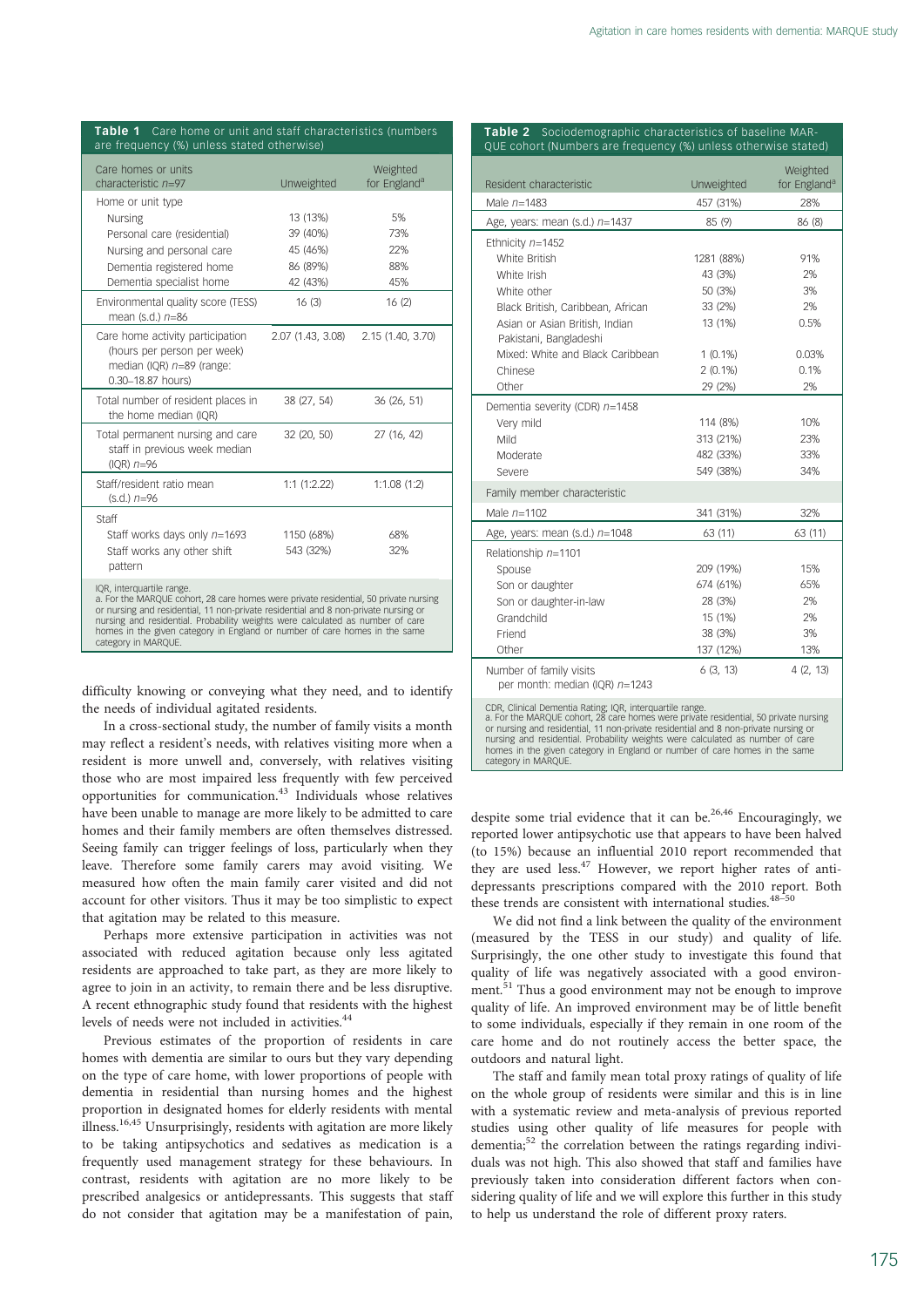<span id="page-5-0"></span>

| <b>Table 3</b> Resident agitation, quality of life and medication<br>(numbers are frequency (%) or median (IQR))                             |               |                         |  |
|----------------------------------------------------------------------------------------------------------------------------------------------|---------------|-------------------------|--|
| Resident characteristic                                                                                                                      | Unweighted    | Weighted<br>for England |  |
| Agitation                                                                                                                                    |               |                         |  |
| CMAI                                                                                                                                         |               |                         |  |
| Agitation case (CMAI) n=1424                                                                                                                 | 569 (40%)     | 41%                     |  |
| CMAI total $n=1424$                                                                                                                          | 41 (33, 55)   | 41 (32, 56)             |  |
| <b>NPI</b>                                                                                                                                   |               |                         |  |
| Positive NPI agitation                                                                                                                       | 833 (57%)     | 57%                     |  |
| (stem question) $n=1450$                                                                                                                     |               |                         |  |
| NPI agitation (frequency*severity                                                                                                            | 465 (32%)     | 31%                     |  |
| $(4+)$ n=1449                                                                                                                                |               |                         |  |
| Quality of life (DEMQOL)                                                                                                                     |               |                         |  |
| Resident completed n=482                                                                                                                     | 92 (80, 101)  | 94 (83, 102)            |  |
| Staff proxy n=1455                                                                                                                           | 104 (95, 110) | 104 (95, 111)           |  |
| Family proxy $n=1054$                                                                                                                        | 101 (90, 109) | 102 (90, 109)           |  |
| Medication prescribed $n=1483$                                                                                                               |               |                         |  |
| Any psychotropic medication <sup>a</sup>                                                                                                     | 825 (56%)     | 54%                     |  |
| Antipsychotics                                                                                                                               | 248 (17%)     | 15%                     |  |
| Antidepressants                                                                                                                              | 587 (40%)     | 39%                     |  |
| Anxiolytics or hypnotics <sup>b</sup>                                                                                                        | 285 (19%)     | 18%                     |  |
| Analgesia                                                                                                                                    | 961 (65%)     | 64%                     |  |
| CMAI, Cohen-Mansfield Agitation Inventory; IQR, interquartile range.<br>a. Any of antidepressants, antipsychotics, hypnotics or anxiolytics. |               |                         |  |

b. Not including melatonin as not classed as a psychotropic drug (16 residents were prescribed melatonin).

#### Table 4 Regression analysis of relationship of quality of life and other factors to agitation score (CMAI)

|                                                                                                                                                                                                                | Adjusted<br>regression coefficient | 95% confidence<br>interval                              |  |
|----------------------------------------------------------------------------------------------------------------------------------------------------------------------------------------------------------------|------------------------------------|---------------------------------------------------------|--|
| Quality of life (DEMQOL)<br>Staff proxy n=1391<br>Family proxy $n=1004$<br>Resident completed n=447                                                                                                            | $-0.53$<br>$-0.26$<br>$-0.06$      | $(-0.61, -0.46)$<br>$(-0.33, -0.18)$<br>$(-0.14, 0.03)$ |  |
| Number of family visits per<br>month $n=1182$                                                                                                                                                                  | $-0.03$                            | $(-0.15, 0.08)$                                         |  |
| Number of resident places in<br>cluster $n=1.396$                                                                                                                                                              | $-0.02$                            | $(-0.10, 0.05)$                                         |  |
| Care home activity<br>participation (hours per<br>person per week) $n=1263$                                                                                                                                    | 0.46                               | $(-0.15, 1.07)$                                         |  |
| Total number of permanent<br>nursing and care staff in<br>the previous 7 days $n=1344$                                                                                                                         | 0.03                               | $(-0.04, 0.11)$                                         |  |
| Environmental quality score<br>on the TFSS $n=1263$                                                                                                                                                            | $-0.07$                            | $(-0.72, 0.57)$                                         |  |
| Staff/resident ratio $n=1344$                                                                                                                                                                                  | 3.21                               | $(-0.82, 7.24)$                                         |  |
| Medication prescribed (yes or<br>$no)$ $n = 1483$                                                                                                                                                              |                                    |                                                         |  |
| Any psychotropic=1483                                                                                                                                                                                          | 2.82                               | (0.94, 4.70)                                            |  |
| Antipsychotic=587                                                                                                                                                                                              | 6.45                               | (3.98, 8.91)                                            |  |
| Antidepressants=587                                                                                                                                                                                            | $-0.21$                            | $(-2.07, 1.65)$                                         |  |
| Hypnotics and<br>anxiolytics <sup>a</sup> =285                                                                                                                                                                 | 7.59                               | (5.20, 9.98)                                            |  |
| Analgesia=961                                                                                                                                                                                                  | $-0.80$                            | $(-2.79, 1.18)$                                         |  |
| CMAI, Cohen-Mansfield Agitation Inventory; TESS, Therapeutic Environment Screening<br>Survey.<br>a. Not including melatonin as not classed as a psychotropic drug (16 residents were<br>prescribed melatonin). |                                    |                                                         |  |

This study is large and weighted for representativeness; it covered varied homes throughout England and was planned to ensure external generalisability. Sensitivity analyses found the same results. Most homes approached agreed to participate. It may,

#### Adjusted odds ratio 95% confidence interval Quality of life (DEMQOL) Staff proxy n=1391 0.936 (0.925, 0.947) Family proxy n=1004 0.972 (0.962, 0.982) Resident completed n=447 0.987 (0.972, 1.003) Number of family visits per month n=1182 0.984 (0.914, 1.059) Staff/resident ratio n=1344 1.589 (0.995, 2.538) Number of beds in cluster  $n=1396$  0.996 (0.987, 1.005) Care home activity participation (hours per person per week) n=1263 0.984 (0.914, 1.059) Staff numbers  $n=1344$  1.003 (0.995, 1.012) Environmental quality score on the TESS n=1263 0.969 (0.900, 1.043) Medication prescribed (yes or no) Any psychotropic n=1483 1.445 (1.127, 1.853) Antipsychotic  $n=248$  1.881 (1.362, 2.598) Antidepressants *n*=587 0.962 (0.753, 1.229) Hypnotics and anxiolytics<sup>a</sup>  $n=285$  2.250 (1.645, 3.079) Analgesia n=961 0.987 (0.760, 1.283) CMAI, Cohen-Mansfield agitation inventory; TESS, Therapeutic Environment Screening

Table 5 Relationship of quality of life and other factors to CMAI

caseness

Survey. a. Not including melatonin as not classed as a psychotropic drug (16 residents were prescribed melatonin).

## Table 6 Relationship between quality of life and other factors with NPI agitation caseness

| with iver agreement casemess                                                                                                                                                                                   |                        |                            |
|----------------------------------------------------------------------------------------------------------------------------------------------------------------------------------------------------------------|------------------------|----------------------------|
|                                                                                                                                                                                                                | Adjusted<br>odds ratio | 95% confidence<br>interval |
| Quality of life (DEMQOL)                                                                                                                                                                                       |                        |                            |
| Staff proxy DEMQOL n=1415                                                                                                                                                                                      | Q 957                  | (0.947, 0.968)             |
| Family proxy DEMQOL n=1018                                                                                                                                                                                     | 0.981                  | (0.972, 0.991)             |
| Resident DEMQOL n=456                                                                                                                                                                                          | 0.996                  | (0.980, 1.012)             |
| Number of family visits per month<br>$n = 1199$                                                                                                                                                                | 0.990                  | (0.976, 1.005)             |
| Staff/resident ratio N=1368                                                                                                                                                                                    | 1.582                  | (1.031, 2.426)             |
| Number of beds in cluster $n=1421$                                                                                                                                                                             | 1.003                  | (0.995, 1.011)             |
| Care home activity participation (hours<br>per person per week) n=1285                                                                                                                                         | 1.050                  | (0.985, 1.119)             |
| Staff numbers $n=1368$                                                                                                                                                                                         | 1.010                  | (1.003, 1.017)             |
| Environmental quality score on the TESS<br>$n = 1281$                                                                                                                                                          | 1.011                  | (0.946, 1.080)             |
| Medication prescribed (yes or no)                                                                                                                                                                              |                        |                            |
| Any psychotropic n=1421                                                                                                                                                                                        | 1.538                  | (1.189, 1.989)             |
| Antipsychotic n=1421                                                                                                                                                                                           | 1.425                  | (1.034, 1.962)             |
| Antidepressants n=1421                                                                                                                                                                                         | 1.264                  | (0.985, 1.621)             |
| Hypnotics and anxiolytics <sup>a</sup> n=1421                                                                                                                                                                  | 1.776                  | (1.303, 2.420)             |
| Analgesia n=1421                                                                                                                                                                                               | 1.012                  | (0.777, 1.318)             |
| CMAI, Cohen-Mansfield agitation inventory; TESS, Therapeutic Environment Screening<br>Survey.<br>a. Not including melatonin as not classed as a psychotropic drug (16 residents were<br>prescribed melatonin). |                        |                            |

however, be that homes which feel more confident about being scrutinised are more likely to agree to research and those residents or their families who refused participation or who could not be contacted were more agitated or had more severe dementia. A slightly higher proportion of nursing homes refused to participate. We may, therefore, have underestimated the prevalence of agitation, although our figures are similar to those in previous studies.<sup>8,[17](#page-6-0)</sup>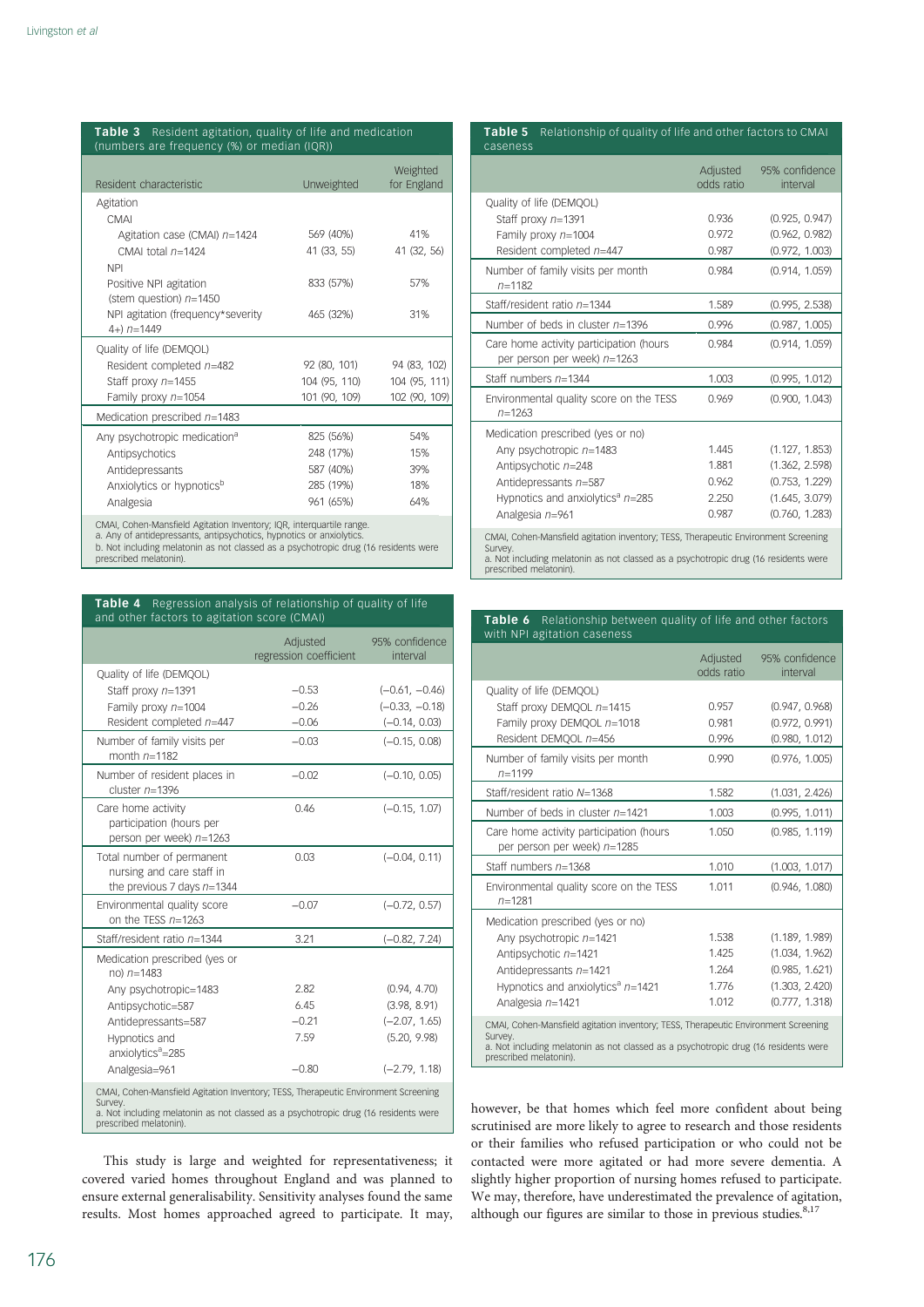<span id="page-6-0"></span>We conclude that most residents in care homes have dementia and many are agitated with low quality of life. This indicates that new interventions are needed to reduce agitation. For those persons with dementia, agitation and a lowered quality of life, our findings from this survey suggest that investing in more of the current systems of care (increasing staff to resident ratios and activities within the care home and improving the environment) are unlikely to be sufficient to reduce agitation. We suggest that future research should focus on applying personalised approaches to managing agitation in residents with dementia, while also determining which specific individualised activities would be of greatest benefit. Tools should be provided for staff to understand, communicate with and engage individual residents to enable them to analyse the underlying reasons for agitation, which may include pain, discomfort, loneliness and boredom. This would enable care homes to deliver personalised interventions to reduce agitation and increase quality of life of their residents.

**Gill Livingston**, MD, Department of Old Age Psychiatry, Division of Psychiatry, UCL London, UK; Camden and Islington NHS Foundation Trust, London, UK; Julie Barber, PhD, Department of Statistical Science, UCL, London, UK; Louise Marston, PhD, Department of Primary Care and Population Health and Priment Clinical Trials Unit, UCL, London, UK; Penny Rapaport, DClinPsych, Department of Old Age Psychiatry, Division of Psychiatry, UCL, London, UK; Deborah Livingston, MSCh, Department of Old Age Psychiatry, Division of Psychiatry, UCL, London, UK; Sian Cousins, PhD, Department of Old Age Psychiatry, Division of Psychiatry, UCL, London, UK; Sarah Robertson, BSc, Department of Old Age Psychiatry, Division of Psychiatry, UCL, London, UK; Francesca La Frenais, BSc, Department of Old Age Psychiatry, Division of Psychiatry, UCL, London, UK; Claudia Cooper, PhD, Department of Old Age Psychiatry, Division of Psychiatry, UCL, London, UK; Camden and Islington NHS Foundation Trust, London, UK

Correspondence: Gill Livingston, Department of Old Age Psychiatry, Division of Psychiatry, UCL, Wing A, Floor 6 Maple House, 149 Tottenham Court Rd, London W1T 7NF, UK. E-mail: [g.livingston@ucl.ac.uk](mailto:g.livingston@ucl.ac.uk)

First received 22 May 2017, final revision 23 Jun 2017, accepted 26 Jun 2017

## Acknowledgement

We thank all the care homes, the residents and their families and the staff. We also thank all the other UCL and research network researchers involved in the study, all members of the steering committee (chaired by Prof. Sube Banerjee) and all members of the Community of Interest (chaired by Matt Murray from the Alzheimer's Society).

## Funding

This study was funded by a grant from the UK Economic and Social Research Council and the National Institute of Health Research Grant number NIHR/ESRC ES/L001780/1. The funders had no role in study design, data collection and analysis, decision to publish or preparation of the manuscript.

## References

- 1 Cummings J, Mintzer J, Brodaty H, Sano M, Banerjee S, Devanand DP, et al. Agitation in cognitive disorders: International Psychogeriatric Association provisional consensus clinical and research definition. Int Psychogeriatr 2015; 27: 7–17.
- 2 Livingston G, Kelly L, Lewis-Holmes E, Baio G, Morris S, Patel N, et al. A systematic review of the clinical effectiveness and cost-effectiveness of sensory, psychological and behavioural interventions for managing agitation in older adults with dementia. Health Technol Assess (Winchester, England) 2014; 18: 1–226.
- 3. Okura T, Langa KM. Caregiver burden and neuropsychiatric symptoms in older adults with cognitive impairment: the Aging, Demographics, and Memory Study (ADAMS). Alzheimer Dis Assoc Disord 2011; 25: 116–21.
- 4 Okura T, Plassman BL, Steffens DC, Llewellyn DJ, Potter GG, Langa KM. Neuropsychiatric symptoms and the risk of institutionalization and death: the aging, demographics, and memory study. J Am Geriatr Soc 2011; 59: 473-81.
- 5 Morris S, Patel N, Baio G, Kelly L, Lewis-Holmes E, Omar RZ, et al. Monetary costs of agitation in older adults with Alzheimer's disease in the UK: prospective cohort study. BMJ Open 2015; 5: e007382.
- 6 Cohen-Mansfield J. Conceptualization of agitation: results based on the Cohen-Mansfield Agitation Inventory and the Agitation Behavior Mapping Instrument. Int Psychogeriatr 1996; 8 (suppl 3): 309–15.
- 7 van der Linde RM, Dening T, Stephan BC, Prina AM, Evans E, Brayne C. Longitudinal course of behavioural and psychological symptoms of dementia: systematic review. Br J Psychiatry 2016; 209: 368–79.
- 8 Okura T, Plassman BL, Steffens DC, Llewellyn DJ, Potter GG, Langa KM. Prevalence of neuropsychiatric symptoms and their association with functional limitations in older adults in the United States: the aging, demographics, and memory study. J Am Geriatr Soc 2010; 58: 330–7.
- 9 Ballard CG, Margallo-Lana M, Fossey J, Reichelt K, Myint P, Potkins D, et al. A 1-year follow-up study of behavioral and psychological symptoms in dementia among people in care environments. J Clin Psychiatry 2001; 62: 631–6.
- 10 Ryu SH, Katona C, Rive B, Livingston G. Persistence of and changes in neuropsychiatric symptoms in Alzheimer disease over 6 months – The LASER-AD study. Am J Geriatr Psychiatry 2005; 13: 976–83.
- 11 Ryu SH, Ha JH, Park DH, Yu J, Liyingston G. Persistence of neuropsychiatric symptoms over six months in mild cognitive impairment in community-dwelling Korean elderly. Int Psychogeriatr 2011; 23: 214-20.
- 12 Brodaty H, Connors MH, Xu J, Woodward M, Ames D. The course of neuropsychiatric symptoms in dementia: a 3-year longitudinal study. J Am Med Dir Assoc 2015; 16: 380–7.
- 13 Borsje P, Wetzels RB, Lucassen PL, Pot AM, Koopmans RT. The course of neuropsychiatric symptoms in community-dwelling patients with dementia: a systematic review. Int Psychogeriatr2015; 27: 385-405.
- 14 Lyketsos CG, Lopez O, Jones B, Fitzpatrick AL, Breitner J, DeKosky S. Prevalence of neuropsychiatric symptoms in dementia and mild cognitive impairment: results from the cardiovascular health study. JAMA 2002; 288: 1475–83.
- 15 Gaugler JE, Yu F, Krichbaum K, Wyman JF. Predictors of nursing home admission for persons with dementia. Med Care 2009; 47: 191–8.
- 16 Margallo-Lana M, Swann A, O'Brien J, Fairbairn A, Reichelt K, Potkins D, et al. Prevalence and pharmacological management of behavioural and psychological symptoms amongst dementia sufferers living in care environments. Int J Geriatr Psychiatry 2001; 16: 39–44.
- 17 Zuidema SU, Derksen E, Verhey FR, Koopmans RT. Prevalence of neuropsychiatric symptoms in a large sample of Dutch nursing home patients with dementia. Int J Geriatr Psychiatry 2007; 22: 632-8.
- 18 Zuidema SU, de Jonghe JF, Verhey FR, Koopmans RT. Predictors of neuropsychiatric symptoms in nursing home patients: influence of gender and dementia severity. Int J Geriatr Psychiatry 2009; 24: 1079-86.
- 19 Hoe J, Hancock G, Livingston G, Orrell M. Quality of life of people with dementia in residential care homes. Br J Psychiatry 2006; 188: 460-4.
- 20 Wetzels RB, Zuidema SU, de Jonghe JFM, Verhey FRJ, Koopmans RTCM. Determinants of quality of life in nursing home residents with dementia. Dementia Geriatr Cogn Disord2010; 29: 189–97.
- 21 Beerens HC, Zwakhalen SM, Verbeek H, Ruwaard D, Hamers JP. Factors associated with quality of life of people with dementia in long-term care facilities: a systematic review. Int J Nurs Stud 2013; 50: 1259–70.
- 22 Algase DL, Beck C, Kolanowski A, Whall A, Berent S, Richards K, et al. Need-driven dementia-compromised behavior: an alternative view of disruptive behavior. Am J Alzheimer's Dis Other Dementias 1996; 11: 10-9.
- 23 Livingston G, Kelly L, Lewis-Holmes E, Baio G, Morris S, Patel N, et al. Nonpharmacological interventions for agitation in dementia: systematic review of randomised controlled trials. Br J Psychiatry 2014; 205: 436–42.
- 24 Schneider LS, Dagerman K, Insel PS. Efficacy and adverse effects of atypical antipsychotics for dementia: meta-analysis of randomized, placebo-controlled trials. Am J Geriatr Psychiatry 2006; 14: 191-210.
- 25 Schneider LS, Dagerman KS, Insel P. Risk of death with atypical antipsychotic drug treatment for dementia: meta-analysis of randomized placebo-controlled trials. JAMA 2005; 294: 1934–43.
- 26 Szczepura A, Wild D, Khan AJ, Owen DW, Palmer T, Muhammad T, et al. Antipsychotic prescribing in care homes before and after launch of a national dementia strategy: an observational study in English institutions over a 4-year period. BMJ Open 2016; 6: e009882.
- 27 Cooper C, Lodwick R, Walters K, Raine R, Manthorpe J, Iliffe S, et al. Inequalities in receipt of mental and physical healthcare in people with dementia in the UK. Age Ageing 2016; 46: 393-400.
- 28 Levin E. Families, Services, and Confusion in Old Age. National Institute for Social **Work** 1989
- 29 Moriarty J, Webb S. Part of their Lives Community Care for Older People with Dementia. The Policy Press, 2000.
- 30 Lawton MP, Weisman GD, Sloane P, Norris-Baker C, Calkins M, Zimmerman SI. Professional environmental assessment procedure for special care units for elders with dementing illness and its relationship to the therapeutic environment screening schedule. Alzheimer Dis Assoc Disord 2000; 14: 28-38.